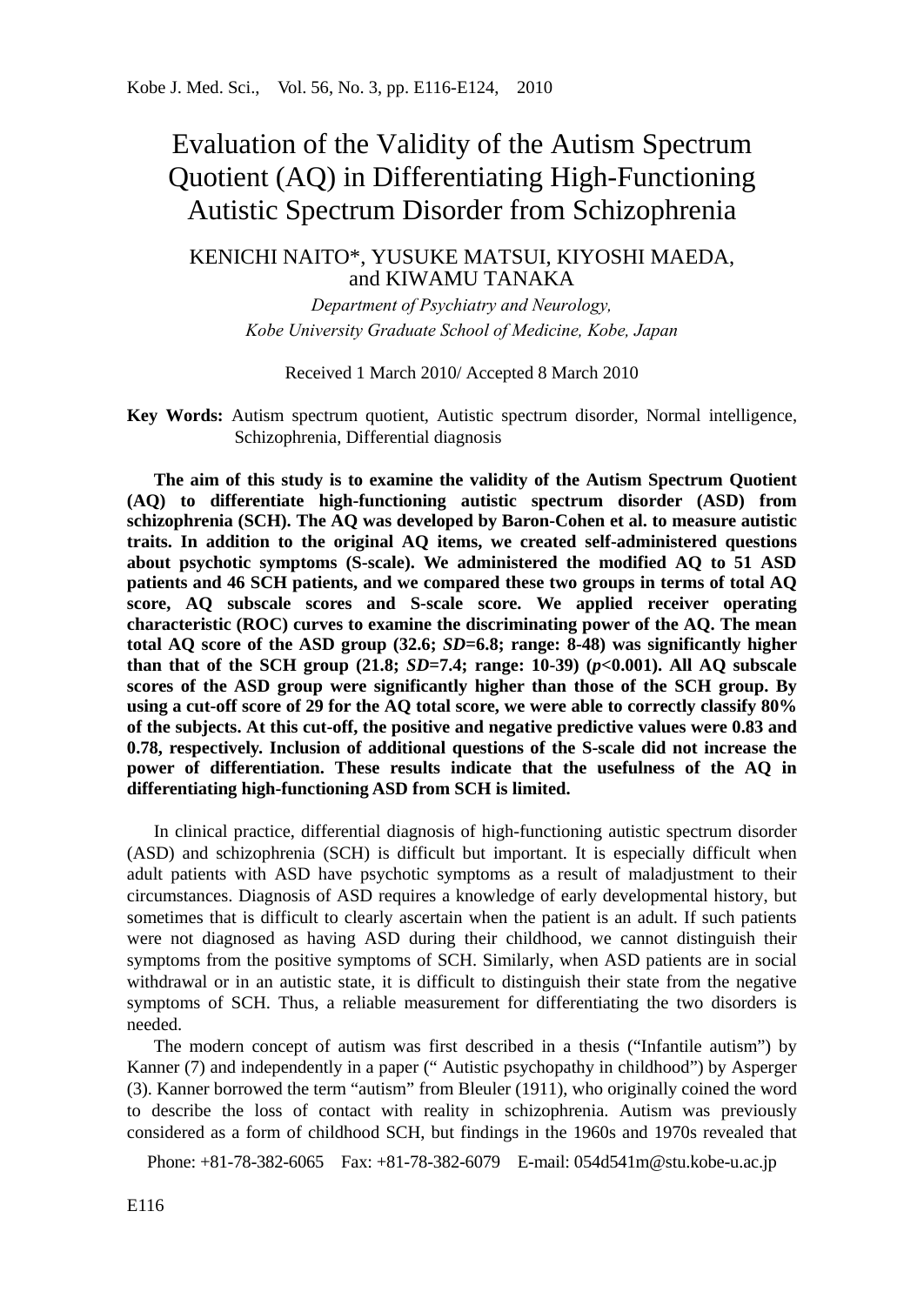### VALIDITY OF AQ TO DIFFERENTIATE ASD FROM SCH

the two disorders were completely different (8, 9, 10, 17). Core autism (the typical autistic disorder) and SCH can be differentiated by age of onset, sex, family history, clinical appearance, and outcome. However, one study identified three patients with both autism and SCH (13). Several case studies were reported on the comorbidity of high-functioning ASD and SCH (1, 6, 11). In a study of 163 cases with autism, SCH was found to be no more common among individuals with autism than in the general population (18). The exact relationship between ASD and SCH remains unclear.

ASD and SCH have been compared in studies of the Theory of Mind (ToM) (14, 15) and in studies of cognitive functioning using the Wechsler Intelligence Scale for

Children-Revised (WISC-R) and the Wechsler Adult Intelligence Scale-Revised (WAIS-R) (5). However, these methods can not absolutely differentiate between ASD and SCH, and are used only for providing supporting evidence for a diagnosis.

The Autism Spectrum Quotient (AQ) (4) is a self-administered instrument for measuring the degree to which an adult with normal intelligence has autistic traits, with higher scores indicating more severe symptoms. The AQ can be used for measuring autistic traits in the general population and for clinical screening of an autistic individual. The AQ is comprised of 50 questions, made up of 10 questions assessing 5 different areas called "social skill", "attention switching", "attention to detail", "communication" and "imagination".

In past studies, ASD patients had higher AQ scores than the general population (4, 19). However, AQ scores of patients with SCH have not yet been analyzed. In a clinical population of 100 referrals, Woodbury-Smith et al. (20) found only two individuals that had a previous diagnosis of SCH: one was later diagnosed with Asperger Syndrome (AS) and scored 45 on the AQ and the other did not have AS and scored only 20 on the AQ.

The aim of this research was to examine whether AQ is useful for the distinction of high-functioning ASD and SCH. We hypothesized that patients with SCH would have higher scores on the AQ than the general population, especially in three subscales of the AQ (social skill, attention switching and communication) as a result of social impairment or cognitive dysfunction. Therefore, we investigated whether total AQ scores are significantly different between high-functioning ASD and SCH, and whether the scores of some AQ subscales (e.g., attention to detail and imagination) may be different. We also hypothesized that patients with SCH will show higher scores in questions about psychotic symptoms than high-functioning ASD, and we explored whether new self-administered questions about psychotic symptoms would be helpful for differentiating between high-functioning ASD and SCH.

#### **MATERIALS AND METHODS**

#### **Participants**

Outpatients of two hospitals, Kobe university hospital and Kansai-Seishonen Sanatorium, a psychiatric hospital, were recruited for the survey. The present study was approved by the ethics committee of the Kobe University Graduate School of Medicine.

The patients were split into two groups. The first group was comprised of 51 patients with ASD (40 males, 11 females). The mean age was 28.8 y (*SD*=9.4; range: 17-44). All of them had been diagnosed by experienced psychiatrists as having ASD, using the Diagnostic and Statistical Manual of Mental Disorders fourth edition, text revision (DSM-IV-TR) (2) criteria for pervasive developmental disorder, which is approximately the same as ASD. The patients were classified into the three subcategories of pervasive developmental disorder as follows: autistic disorder, n=8; AS, n=30; pervasive developmental disorder not otherwise specified, n=13.The patients' developmental histories were examined, especially about impairment in social interaction and communication; restricted, repetitive, and stereotyped patterns of behavior, interests, and activities. The patients' IQs were all in the normal range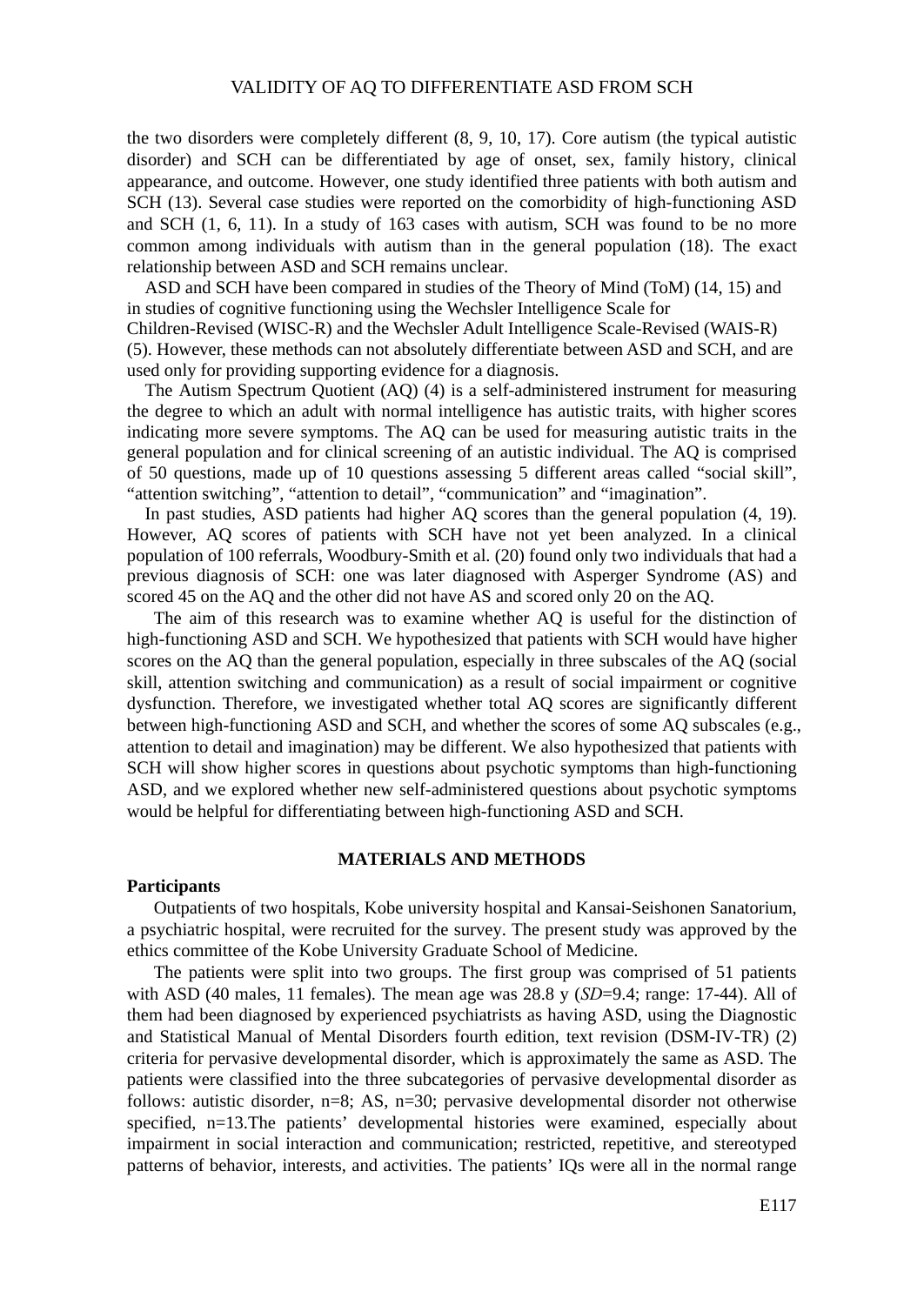and the mean FIQ was 96.2 (*SD*=12.8; range: 70-122) measured by WAIS-R or wais-III. The second group was comprised of 46 patients with SCH (23 males, 23 females). The mean age was 34.1 y (*SD*=9.6; range: 17-57). They had been diagnosed by experienced psychiatrists as having SCH, using the DSM-IV-TR criteria for SCH. At the time that the participants with SCH were recruited, they were in a residuum and their positive symptoms were mild as a result of pharmacotherapy. Everyone in the study had at least a high school education. The mean onset-age of SCH was 22.2y (*SD*=6.2; range: 13-40).

After the consultation, we obtained informed consent before asking the participants to complete the questionnaire. We did not provide any incentive to participate. Some participants completed the scale during the day, and others completed it at home and returned it during their next visit to the hospital.

#### **Instruments**

# 1. Autism Spectrum Quotient (AQ)

The AQ was previously shown to have good discriminant validity and good screening properties for high-functioning ASD at a threshold score of 26 (20), i.e., patients with scores of 26 or more were considered to have ASD. A Japanese version of the AQ (12) also recommended 26 points as the cut-off for screening. In this study, we used another Japanese version of AQ (19). In the latter study, the mean total AQ scores of participants with ASD and the general population were 37.9 (*SD*=5.31) and 18.5 (*SD*=6.21), respectively.

2. Additional questions about psychotic symptoms (S-scale)

We created a self-administered "S-scale" to identify psychotic symptoms that consisted of 16 questions (see Appendix). The items were based on questions about psychotic disorders in the Mini International Neuropsychiatric Interview (M.I.N.I.) and Minnesota Multiphasic Personality Inventory (MMPI) or other original questions about psychotic symptoms. Symptoms such as auditory hallucination and broadcasting of thought are often seen in patients with SCH. The questions were rated by the subjects themselves on a 4-point scale of 'definitely agree', 'slightly agree', 'slightly disagree', and 'definitely disagree', the same choices that are in the AQ. Answers to 'definitely agree' and 'slightly agree' were scored 1 and answers to 'definitely disagree' and 'slightly disagree' were scored zero. The 16 questions of the S-scale were randomly distributed among the 50 questions of the AQ, for a total of 66 questions.

### **Procedure**

We conducted an analysis of covariance (ANCOVA) with groups as independent variables, sex and age as covariables, and total AQ score, AQ subscale scores, and S-scale score as dependent variables. By using the receiver operating characteristic (ROC) curves, we calculated cut-off scores, sensitivity, specificity, predictive values, percentage of patients that were correctly classified and area under the curve (AUC). Differences in the percentages of patients in each group that had a score of 1 in each item were analyzed by chi-square test of independence. Values of  $p<0.05$  were regarded as statistically significant. Statistical analyses were conducted by SPSS version 16 J for Windows.

#### **RESULTS**

# **Comparison of total AQ score between groups**

The mean total AQ score in the ASD group (32.6, *SD*=6.8) was significantly higher than that in the SCH group (21.8, *SD*=7.4) ( $F(1, 93)$ =50.85,  $p$ <0.001,  $\eta^2$ =0.35, see Table I). Overlaps in the scores were observed between groups, especially in the range from 24 to 39.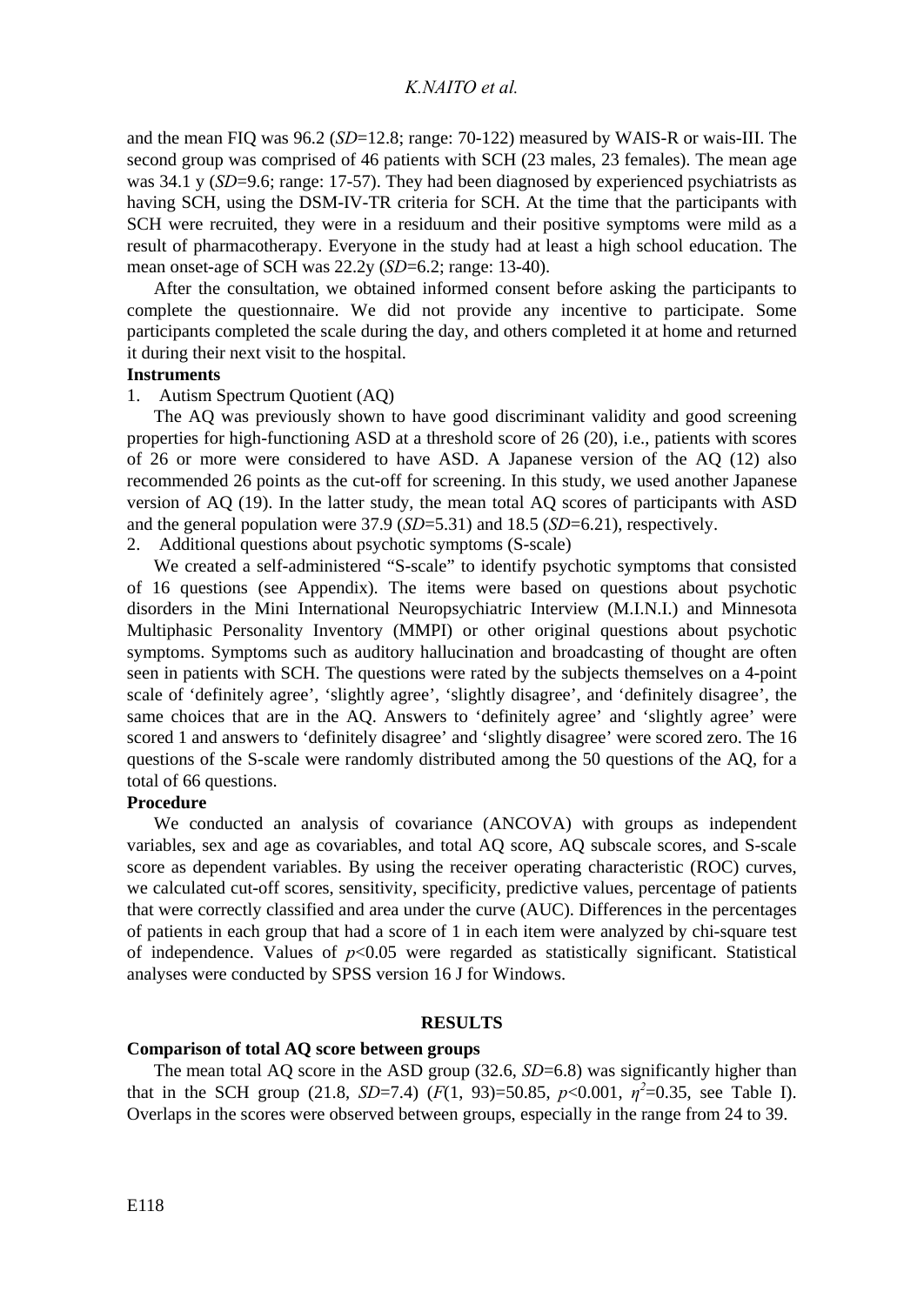# VALIDITY OF AQ TO DIFFERENTIATE ASD FROM SCH

Cronbach's alpha coefficients of total AQ were 0.80 in the ASD group and 0.81 in the SCH group. This suggests that the internal consistency of the total AQ score was high in both groups.

### **Comparison of AQ subscales and S-scale between groups**

All subscale scores of AQ were significantly higher in the ASD group than in the SCH group (Table I). The S-scale scores of the two groups were significantly different, but unexpectedly, the mean S-scale score was higher in the ASD group (6.0) than in the SCH group (4.7) (Table I).

In the ASD group, Cronbach's alpha coefficients were moderate to high as follows: social skill=0.77; attention switching=0.53; attention to detail=0.50; communication=0.52; imagination=0.43; S-scale=0.77. In the SCH group, Cronbach's alpha coefficients were low to high as follows: social skill=0.58; attention switching=0.61; attention to detail=0.43; communication=0.73; imagination=0.38; S-scale=0.77.

|                        | ASD group<br>$(N=51)$ | SCH group<br>$(N=46)$ | $F^a$ | $\boldsymbol{p}$ | $\eta^2$ |
|------------------------|-----------------------|-----------------------|-------|------------------|----------|
| total AO               | 32.6(6.8)             | 21.8(7.4)             | 50.85 | < 0.001          | 0.35     |
| social skill           | 7.3(2.5)              | 4.7(2.3)              | 22.01 | < 0.001          | 0.19     |
| attention<br>switching | 7.0(1.9)              | 4.8(2.2)              | 33.73 | < 0.001          | 0.27     |
| attention to<br>detail | 5.0(2.1)              | 3.8(1.9)              | 5.22  | 0.025            | 0.05     |
| communication          | 7.2(1.9)              | 4.2(2.5)              | 46.26 | < 0.001          | 0.33     |
| imagination            | 6.2(1.9)              | 4.3(1.9)              | 18.29 | < 0.001          | 0.16     |
| S-scale                | 6.0(3.4)              | 4.7(3.4)              | 5.16  | 0.025            | 0.05     |

**Table I.** Mean score (*SD*) of total AQ, AQ subs cale, and S-scale in groups

AQ, Autism-Spectrum Quotient; ASD, Autistic Spectrum Disorder; SCH, Schizophrenia a) all  $df=(1,93)$ 

# **Discriminating power of the AQ**

 The AUC was 0.87, and the optimum predictive cut-off score of the AQ was 29 (Figure 1). At this cut-off, the sensitivity, specificity, and positive and negative predictive values were 0.78, 0.83, 0.83 and 0.78, respectively. By using a cut-off score of 29, we were able to differentiate 40 of the 51 ASD patients (78%) and 38 of 46 SCH patients (83%), for an overall successful differentiation rate of 80% (78 of the 97 participants).

# **Comparison of items between groups**

Thirty-one of the 50 items on the AQ were significantly associated with ASD diagnosis. Of the 31 items, seven were in "social skill", six were in "attention switching", three were in "attention to detail", ten were in "communication", and five were in "imagination" (Table II). None of the AQ items was significantly associated with SCH diagnosis.

Three of the 16 S-scale items were significantly associated with ASD diagnosis. These were "I am sure I am being talked about.", "My thoughts have been removed from my mind and my mind has become a complete blank." and "When I am alone, a wandering idea will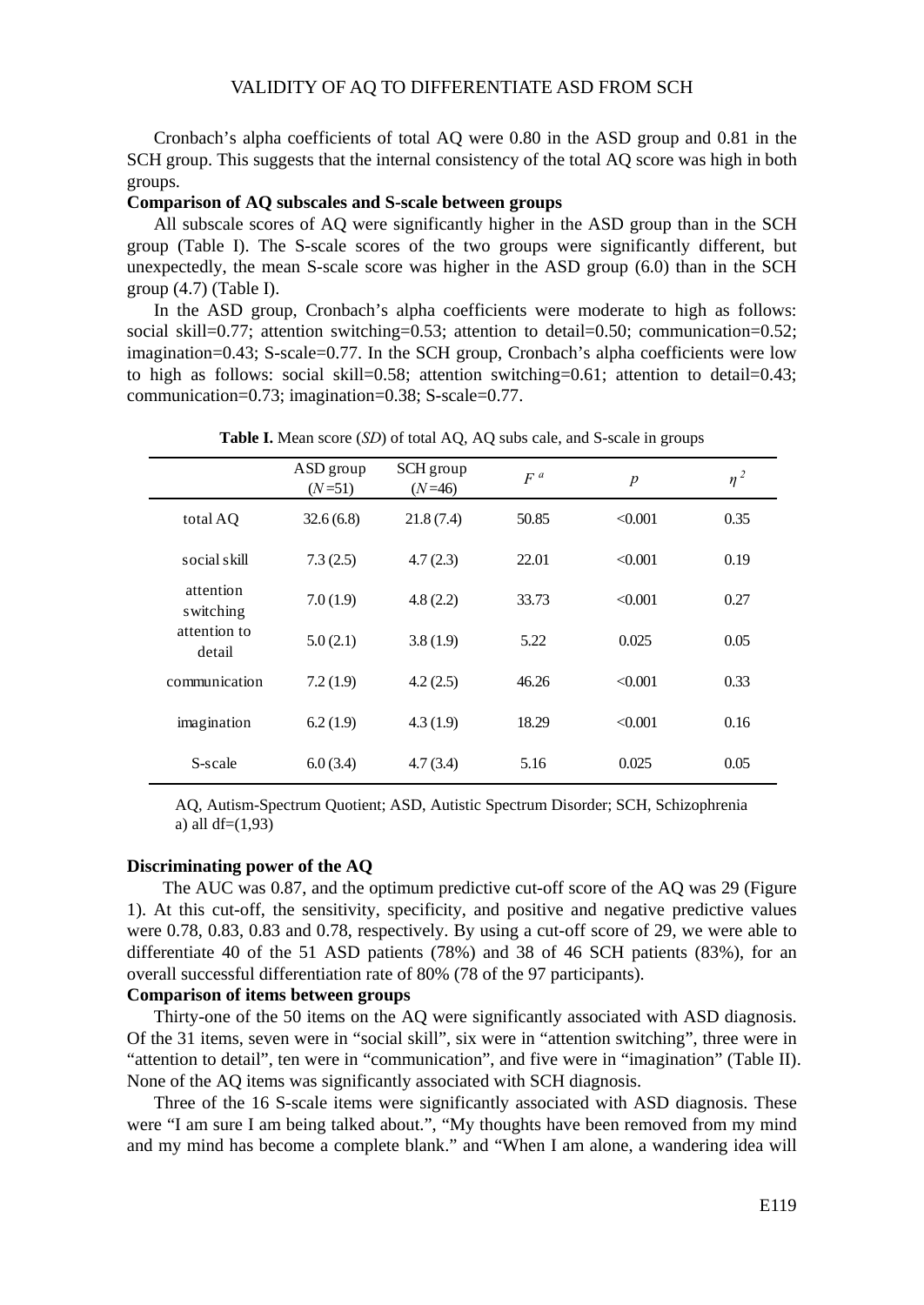# *K.NAITO et al.*

appear and I can not stop it by myself." A twelfth S-scale item (i. e. "I have heard things other people couldn't hear, such as hearing voices or experiencing telepathy") was significantly associated with SCH diagnosis.

We considered that both groups could be distinguished using these 35 items (31 AQ items and 4 S-scale items). However, the total scores of the two groups still overlapped, and the ROC indicated a cut-off score of 20 and 81% correct classification. So the total scores were not sufficient for distinguishing ASD from SCH.



Figure 1. Receiver operating characteristic (ROC) curves for the AQ corresponding to ASD showed that the AUC was 0.87 and the optimum predictive cut-off score of the AQ was 29.

|                                        | Rate (%) of score 1                            |       |          |                  |  |
|----------------------------------------|------------------------------------------------|-------|----------|------------------|--|
| Subscale: no. items (abbreviated)      | ASD group<br>SCH group<br>$(N=51)$<br>$(N=46)$ |       | $\chi^2$ | $\boldsymbol{p}$ |  |
| Social skill:                          |                                                |       |          |                  |  |
| 1. Like to do things with others       | 76.5%                                          | 41.3% | 12.44    | 0.000            |  |
| 15. Drawn to people more than things   | 58.8%                                          | 32.6% | 6.68     | 0.010            |  |
| 36. Easy to work out other's thinking  | 82.4%                                          | 54.3% | 8.88     | 0.003            |  |
| 44. Enjoy social occacions             | 62.7%                                          | 41.3% | 4.46     | 0.035            |  |
| 45. Hard to work out other's intention | 82.4%                                          | 47.8% | 12.85    | 0.000            |  |
| 47. Enjoy meeting new people           | 68.6%                                          | 45.7% | 5.32     | 0.022            |  |
| 48. I am a good diplomat               | 84.3%                                          | 65.2% | 4.74     | 0.030            |  |
| Attention switching:                   |                                                |       |          |                  |  |
| 2. Like to do things the same way      | 74.5%                                          | 47.8% | 7.30     | 0.007            |  |
| 4. Strongly absorted in one thing      | 76.5%                                          | 47.8% | 8.50     | 0.004            |  |
| 16. Tend to have strong interests      | 43.1%                                          | 15.2% | 9.00     | 0.003            |  |
| 25. Not upset if routine is disturbed  | 76.5%                                          | 45.7% | 9.74     | 0.002            |  |
| 37. Can go back to task quickly        | 76.5%                                          | 34.8% | 17.12    | 0.000            |  |
| 46. New situation make me anxious      | 88.2%                                          | 63.0% | 8.49     | 0.004            |  |

**Table II.** AQ and S-scale items in which the rate of score 1 was significantly different between groups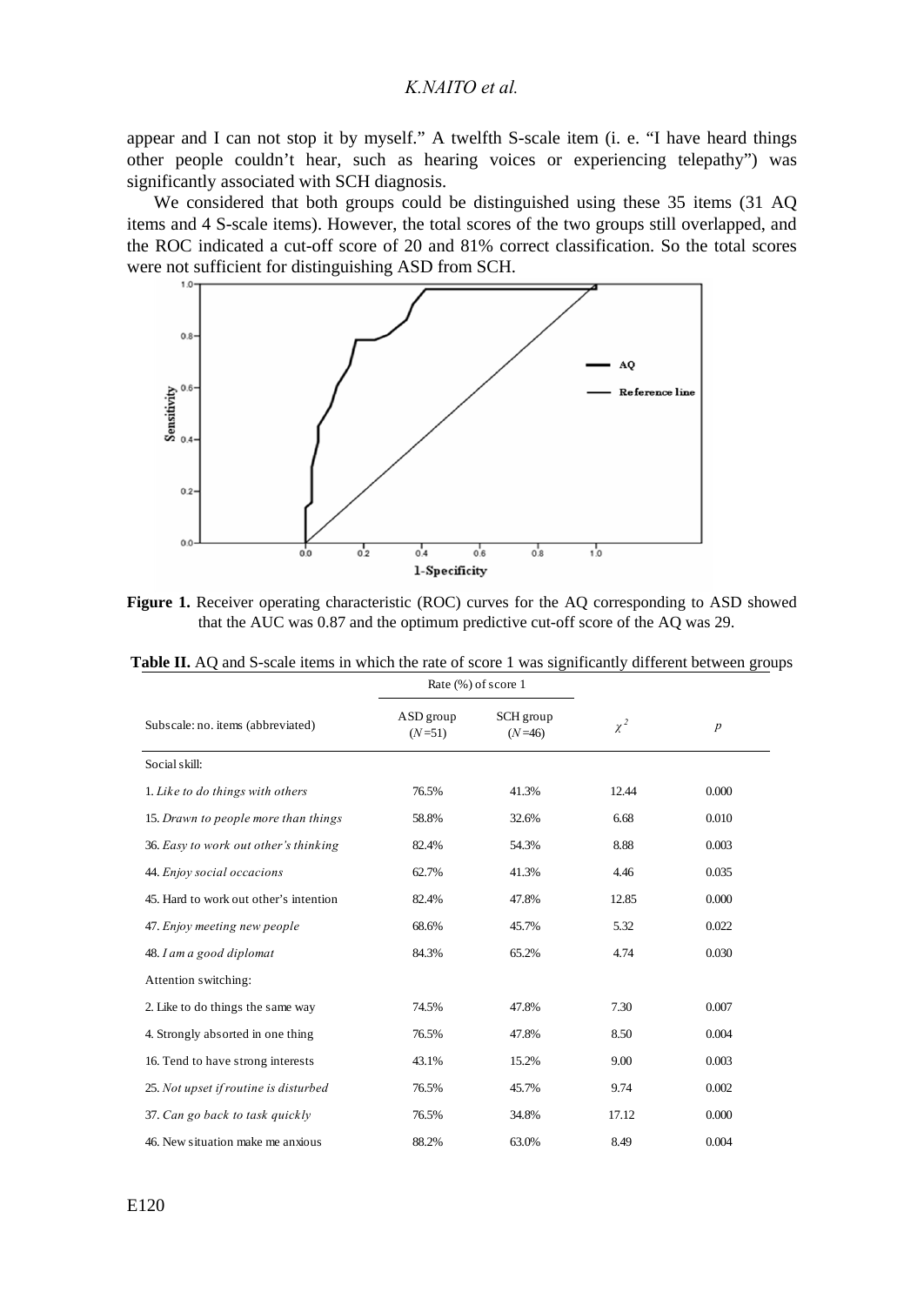# VALIDITY OF AQ TO DIFFERENTIATE ASD FROM SCH

| Attention to detail:                    |       |       |       |       |
|-----------------------------------------|-------|-------|-------|-------|
| 5. Notice small sounds                  | 64.7% | 43.5% | 4.40  | 0.036 |
| 6. Notice car number plates             | 51.0% | 30.4% | 4.21  | 0.040 |
| 28. Concentrate more on the whole       | 68.6% | 43.5% | 6.23  | 0.013 |
| Communication:                          |       |       |       |       |
| 7. Say impolite things naively          | 56.9% | 19.6% | 14.12 | 0.000 |
| 17. Enjoy social chit-chat              | 72.5% | 37.0% | 12.42 | 0.000 |
| 18. Hard to get a word in edgeways      | 45.1% | 13.0% | 11.86 | 0.001 |
| 26. Hard to keep a conversation         | 82.4% | 56.5% | 7.70  | 0.006 |
| 27. Easy to read between the lines      | 94.1% | 60.9% | 15.76 | 0.000 |
| 31. Know how to tell boring listeners   | 90.2% | 65.2% | 8.90  | 0.003 |
| 33. Unsure of turn to talk on phone     | 66.7% | 37.0% | 8.56  | 0.003 |
| 35. Often the last to understand a joke | 64.7% | 39.1% | 6.35  | 0.012 |
| 38. Good at social chit-chat            | 80.4% | 58.7% | 5.43  | 0.020 |
| 39. Tend to talk about the same thing   | 64.7% | 28.3% | 12.88 | 0.000 |
| Imagination:                            |       |       |       |       |
| 14. Find making up stories sasy         | 82.4% | 47.8% | 12.85 | 0.000 |
| 20. Hard to know others' intentions     | 56.9% | 30.4% | 6.85  | 0.009 |
| 24. Prefer a theatre to a museum        | 78.4% | 43.5% | 12.52 | 0.000 |
| 40. Used to enjoy pertnding games       | 52.9% | 21.7% | 9.98  | 0.002 |
| 41. Like categories of things           | 70.6% | 47.8% | 5.21  | 0.022 |
| S-scale $(*)$ :                         |       |       |       |       |
| 3. Idea of persecution                  | 51.0% | 30.4% | 4.21  | 0.040 |
| 6. Thtought withdral                    | 62.7% | 23.9% | 14.78 | 0.000 |
| 12. Auditory hallucination              | 3.9%  | 32.6% | 13.77 | 0.000 |
| 14. Autochthonous idea                  | 64.7% | 28.3% | 12.88 | 0.000 |

AQ, Autism-Spectrum Quotient; ASD, Autistic Spectrum Disorder; SCH, Schizophrenia

Table II was made with reference to Kurita, Koyama, & Osada (12).

In italic items in the table, disagree (definitely/slightly) responses socred 1.

In the other non-italic items in the table, agree (definitely/slightly) responses scored 1.

A significant association with SCH diagnosis existed in only one item (S-scale No.12) .

Other 34 items (31 AQ items and 3 S-scale items) were associated significantly with ASD group.

S-scale (\*) consists of 16 self-administered questions to identify psychotic symptoms. When total scores of the 35

items (31 AQ items and 4 S-scale items) were calculated, disagree (definitely/slightly) response scored 1 in one

S-scale item (No.12) and agree (definitely/slightly) response scored 1 in the other 3 S-scale items (No.3, 6, 14).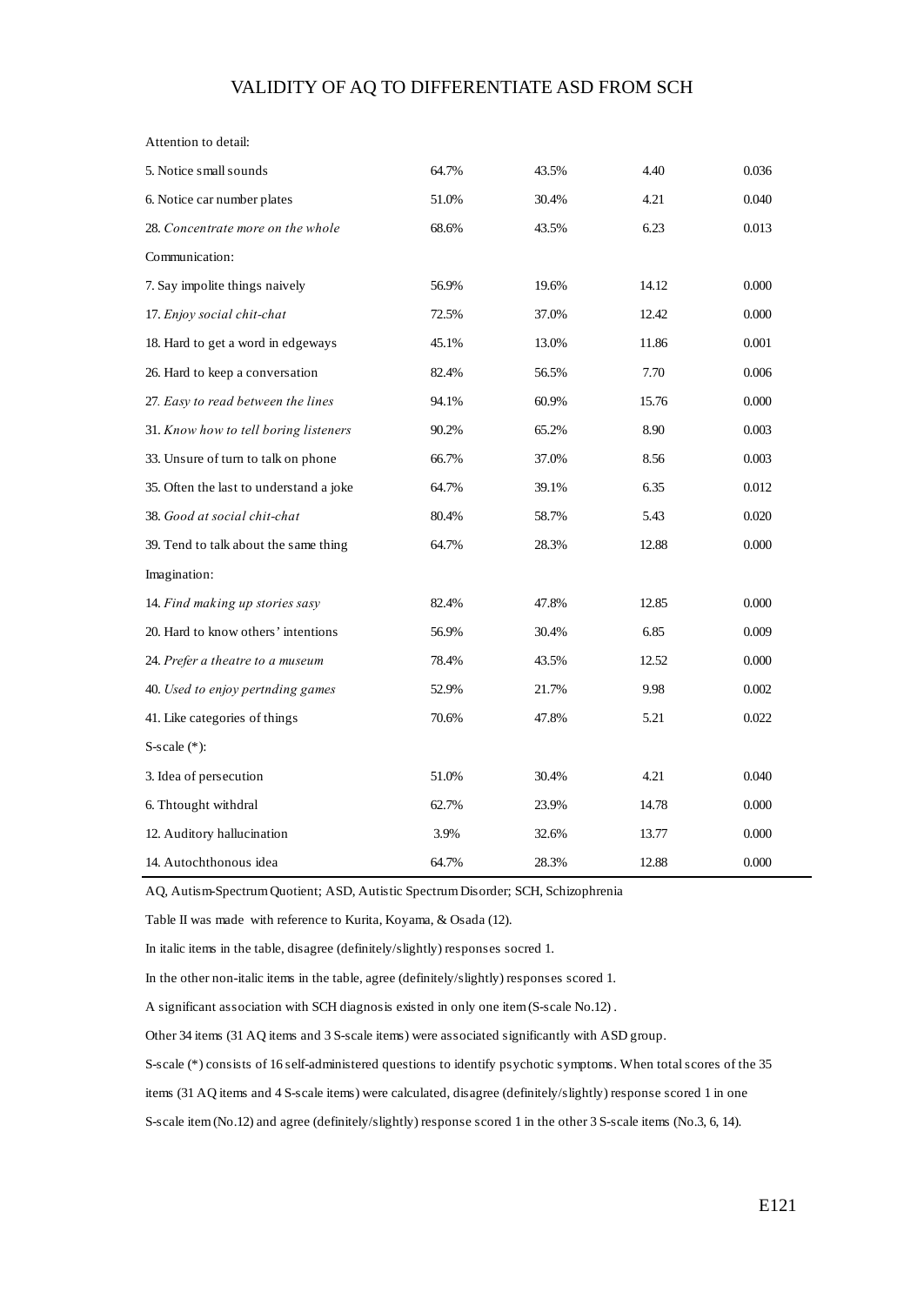# *K.NAITO et al.*

#### **DISCUSSION**

The total AQ score and all subscale scores of the AQ were significantly higher in the ASD group than in the SCH group. The ROC analysis indicated a cut-off score of 29, which yielded correct classifications for only 80% of the participants. Patients with lower AQ scores were more likely to have SCH. High AQ patients with SCH cannot be distinguished from ASD by using only the scores of the total AQ and its subscales. The result was the same when the S-scale was used.

None of the participants with SCH had a complication of ASD at the time of participation. In the current study, the developmental histories of participants with SCH were not examined in detail. It was recently suggested that in the general population there may be a percentage of individuals who have many autistic traits but who do not require any clinical support (20). High AQ patients with SCH might have high autistic traits congenitally, but they also might have other determinants. Recent reviews point out that a close relation between childhood onset schizophrenia (COS) and premorbid ASD (1, 16). It remains unclear whether the two conditions are categorically distinct or have some overlapping symptoms. We were unable to clarify the relationship of the two conditions by using the AQ.

The mean S-scale score was higher in the ASD group than in the SCH group. ASD was significantly associated with some items in the S-scale, such "idea of persecution", "thought withdrawal" and "autochthonous idea", while SCH was significantly associated with "auditory hallucination". Further studies are needed to determine whether these associations are true. An ASD individual might interpret the questions of the S-scale differently from an SCH individual. Questions about psychotic symptoms might cause individuals in the two groups to recall different experiences. For example, the question "My thoughts have been removed from my mind and my mind has become a complete blank" might indicate "thought withdrawal" to a patient with SCH, but it might indicate "I can no longer think clearly" to a patient with ASD. In order to test this hypothesis, we should ask the patients of both groups each question of the S-scale and make certain that the answers are correctly interpreted.

To our knowledge, this is the first study to examine the usefulness of the AQ for distinction of high-functioning ASD from SCH. A limitation of this study was that the participants with SCH were permitted to have mild positive symptoms and their onset-age was not limited. In addition, differences among SCH subgroups were not investigated. In future studies, it is necessary to analyze participants with schizoid personality disorder or schizotypal personality disorder and with SCH in childhood and adolescent onset. It is also necessary to examine each SCH subgroup.

The ASD group showed significantly higher scores on the AQ compared to the SCH group, but neither the AQ and its subscales nor the S-scale could completely distinguish between high-functioning ASD and SCH. The usefulness of the AQ in differentiating high-functioning ASD from SCH is limited. There is a need for further studies of patients with SCH that have AQ scores in the high range.

## **ACKNOWLEDGMENTS**

We thank all the patients who participated this study and cooperated with us. We thank our colleagues of Kobe University Graduate School of Medicine and Kansai-Seishonen-Sanatorium, especially Yoshihiro Segawa, for their help with advice and data acquisition. Furthermore, we thank Hidefumi Hitokoto for assistance in the statistic analysis.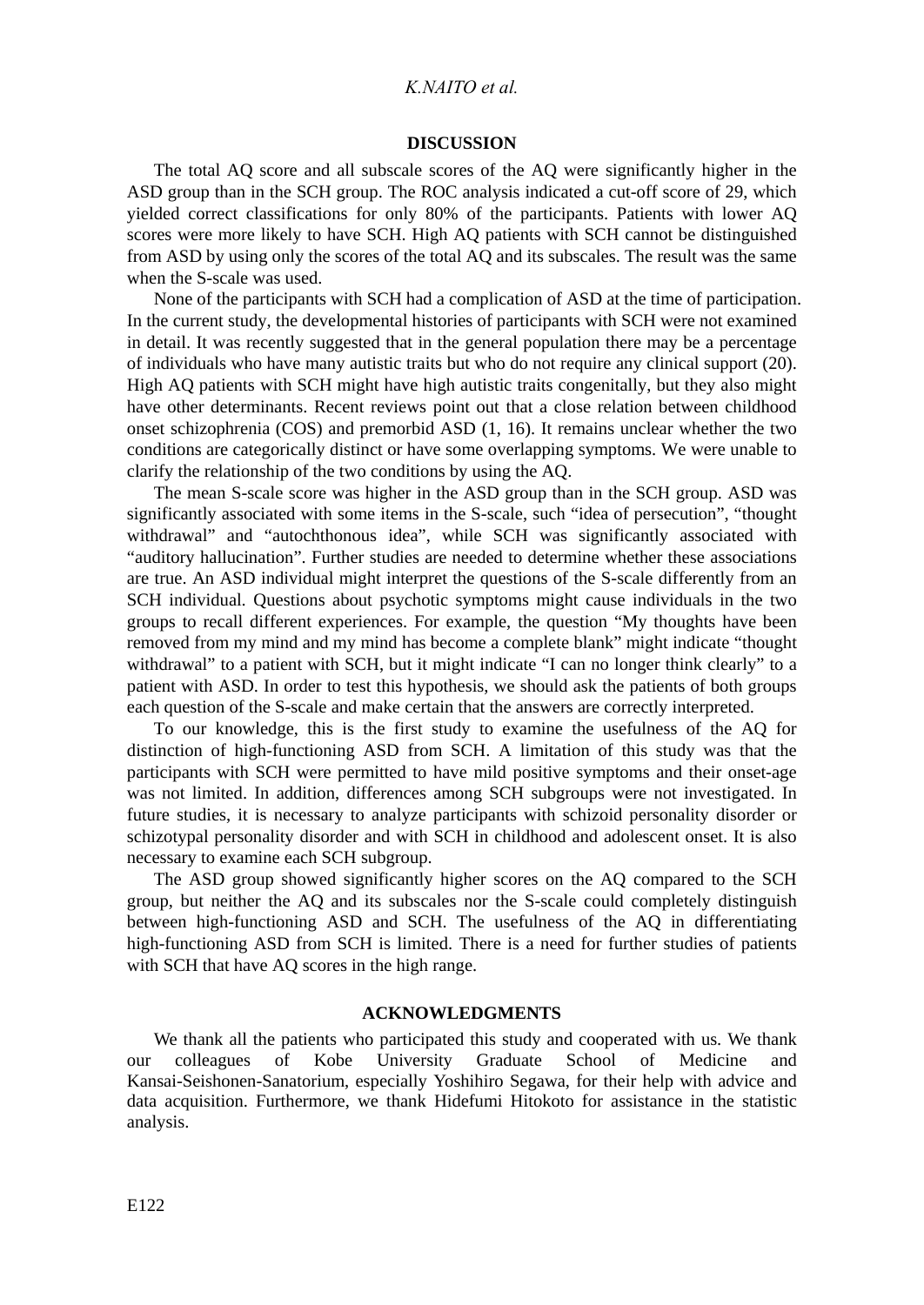# **REFERENCES**

- 1. **Alaghband-Rad J, McKenna K, Gordon CT, Albus KE, Hamburger SD, Rumsey JM, et al.** 1995. Childhood-onset schizophrenia: the severity of premorbid course. J Am Acad Child Adolesc Psychiatry. **34:**1273-83.
- 2. **American Psychiatric Association.** 2000. American Psychiatric Association Diagnostic and Statistical Manual of Mental Disorders, Fourth Edition, Text Revision; DSM-IV-TR. Washington D. C. and London, England: American Psychiatric Association
- 3. **Asperger H.** 1944. Die "Autistischen Psychopathen" im Kindesalter. Archiv für Psychiatrie und Nervenkrankheiten. **117:**76-136.
- 4. **Baron-Cohen S, Wheelwright S, Skinner R, Martin J, Clubley E.** 2001. The autism-spectrum quotient (AQ): evidence from Asperger syndrome/high-functioning autism, males and females, scientists and mathematicians. J Autism Dev Disord. **31:**5-17.
- 5. **Bolte S, Rudolf L, Poustka F.** 2002. The cognitive structure of higher functioning autism and schizophrenia: a comparative study. Compr Psychiatry. **43:**325-30.
- 6. **Clarke DJ, LittleJohns CS, Corbett JA, Joseph S.** 1989. Pervasive developmental disorders and psychoses in adult life. Br J Psychiatry. **155:**692-9.
- 7. **Kanner L.** 1943. Autistic disturbances of affective contact. Nervous Child. **2:**217-50.
- 8. **Kolvin I.** 1971. Studies in the childhood psychoses. I. Diagnostic criteria and classification. Br J Psychiatry. **118:**381-4.
- 9. **Kolvin I, Ounsted C, Humphrey M, McNay A.** 1971. Studies in the childhood psychoses. II. The phenomenology of childhood psychoses. Br J Psychiatry. **118:**385-95.
- 10. **Kolvin I, Ounsted C, Richardson LM, Garside RF.** 1971. Studies in the childhood psychoses. 3. The family and social background in childhood psychoses. Br J Psychiatry. **118:**396-402.
- 11. **Kurita H.** 1999. Brief report: delusional disorder in a male adolescent with high-functioning PDDNOS. J Autism Dev Disord. **29:**419-23.
- 12. **Kurita H, Koyama T, Osada H.** 2005. Autism-Spectrum Quotient-Japanese version and its short forms for screening normally intelligent persons with pervasive developmental disorders. Psychiatry Clin Neurosci. **59:**490-6.
- 13. **Petty LK, Ornitz EM, Michelman JD, Zimmerman EG.** 1984. Autistic children who become schizophrenic. Arch Gen Psychiatry. **41:**129-35.
- 14. **Pickup GJ, Frith CD.** 2001. Theory of mind impairments in schizophrenia: symptomatology, severity and specificity. Psychol Med. **31:**207-20.
- 15. **Pilowsky T, Yirmiya N, Arbelle S, Mozes T.** 2000. Theory of mind abilities of children with schizophrenia, children with autism, and normally developing children. Schizophr Res. **42:**145-55.
- 16. **Rapoport J, Chavez A, Greenstein D, Addington A, Gogtay N.** 2009. Autism spectrum disorders and childhood-onset schizophrenia: clinical and biological contributions to a relation revisited. J Am Acad Child Adolesc Psychiatry. **48:**10-18.
- 17. **Rutter M.** 1972. Childhood schizophrenia reconsidered. J Autism Child Schizophr. **2:**315-37.
- 18. **Volkmar FR, Cohen DJ.** 1991. Comorbid association of autism and schizophrenia. Am J Psychiatry. **148:**1705-7.
- 19. **Wakabayashi A, Baron-Cohen S, Wheelwright S, Tojo Y.** 2006. The Autism-Spectrum Quotient (AQ) in Japan: A cross-cultural comparison. J Autism Dev Disord. **36:**263-70.
- 20. **Woodbury-Smith MR, Robinson J, Wheelwright S, Baron-Cohen S.** 2005.